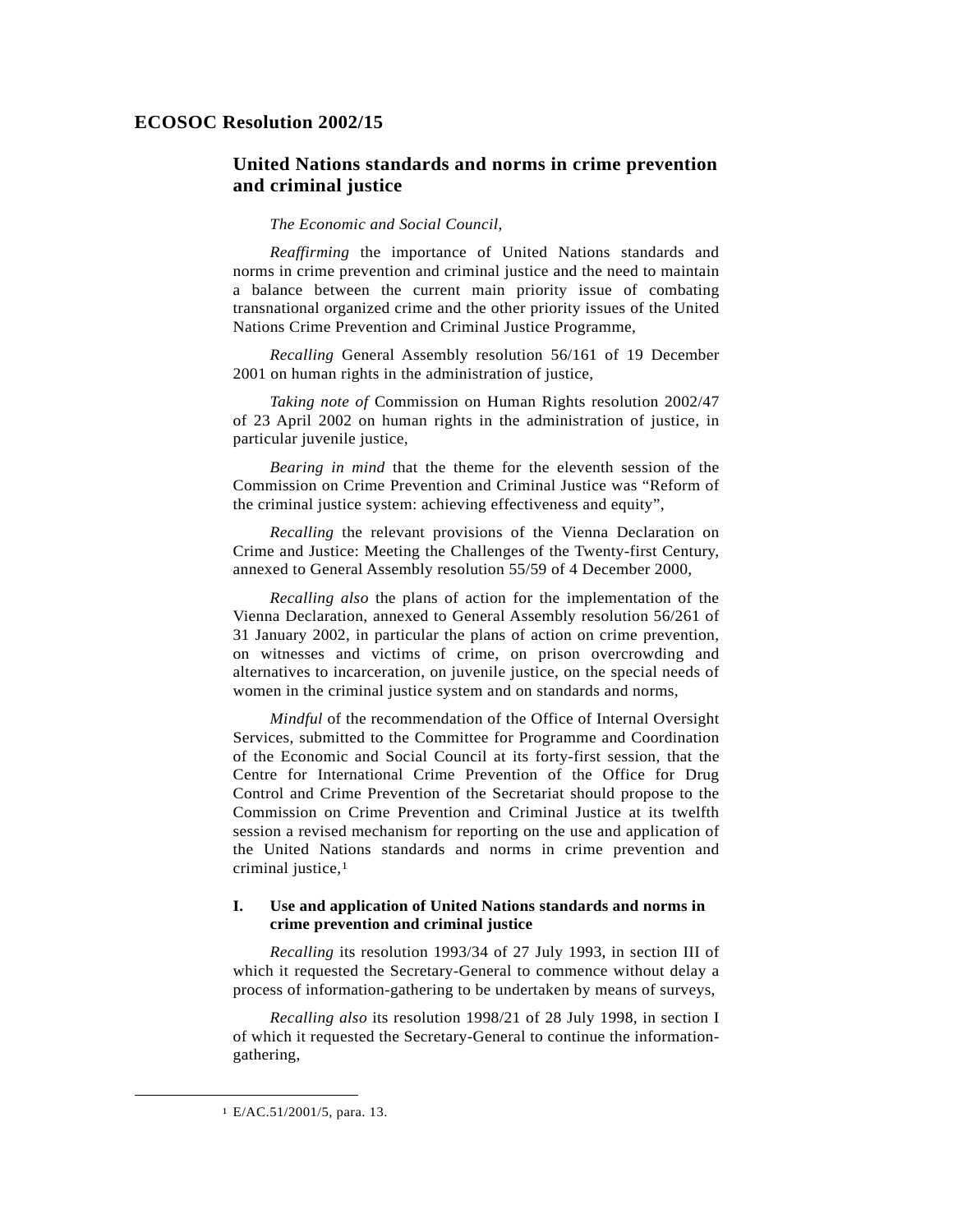1. *Takes note* of the report of the Secretary-General on reform of the criminal justice system: achieving effectiveness and equity and the use and application of United Nations standards and norms, especially concerning juvenile justice and penal reform;2

 2. *Also takes note* of the reports of the Secretary-General on the implementation of the United Nations Declaration against Corruption and Bribery in International Commercial Transactions,<sup>3</sup> the report of the Secretary-General on the implementation of the United Nations Declaration on Crime and Public Security,<sup>4</sup> and the report of the Secretary-General on the implementation of the International Code of Conduct for Public Officials,<sup>5</sup> and considers the first cycle of information-gathering on the use and application of the United Nations standards and norms in crime prevention and criminal justice to have been completed;

 3. *Requests* the Secretary-General to convene a meeting of a group of experts, subject to the availability of extrabudgetary funds, to evaluate the results achieved and the progress made in the application of existing United Nations standards and norms in crime prevention and criminal justice, to review the present system of reporting, to assess the advantages to be expected in using a cross-sectoral approach and to make concrete proposals to be considered by the Commission on Crime Prevention and Criminal Justice at its twelfth session;

 4. *Encourages* the Centre for International Crime Prevention of the Office for Drug Control and Crime Prevention of the Secretariat to continue, subject to the availability of existing funds, to provide technical assistance and advisory services to Member States, upon request, in support of criminal justice reform, including in the framework of peacekeeping and post-conflict reconstruction, drawing on the United Nations standards and norms in crime prevention and criminal justice;

 5. *Invites* Member States to make available voluntary funds for technical cooperation projects in the area of criminal justice reform;

 6. *Invites* the Centre for International Crime Prevention further to increase cooperation and coordination with other relevant entities, in particular the institutes of the United Nations Crime Prevention and Criminal Justice Programme network and the Office of the United Nations High Commissioner for Human Rights, in the use and application of the United Nations standards and norms in crime prevention and criminal justice, with the aim of enhancing complementarities and reinforcing the existing collaboration in the implementation of their respective programmes, and to strengthen collaborative ties with other United Nations entities and relevant intergovernmental and non-governmental organizations.

### **II. Penal reform**

*Recalling* its resolution 1999/27 of 28 July 1999 on penal reform,

 <sup>2</sup> E/CN.15/2002/3.

<sup>3</sup> E/CN.15/2002/6 and Add.2.

<sup>4</sup> E/CN.15/2002/11.

<sup>5</sup> E/CN.15/2002/6/Add.1 and 3.